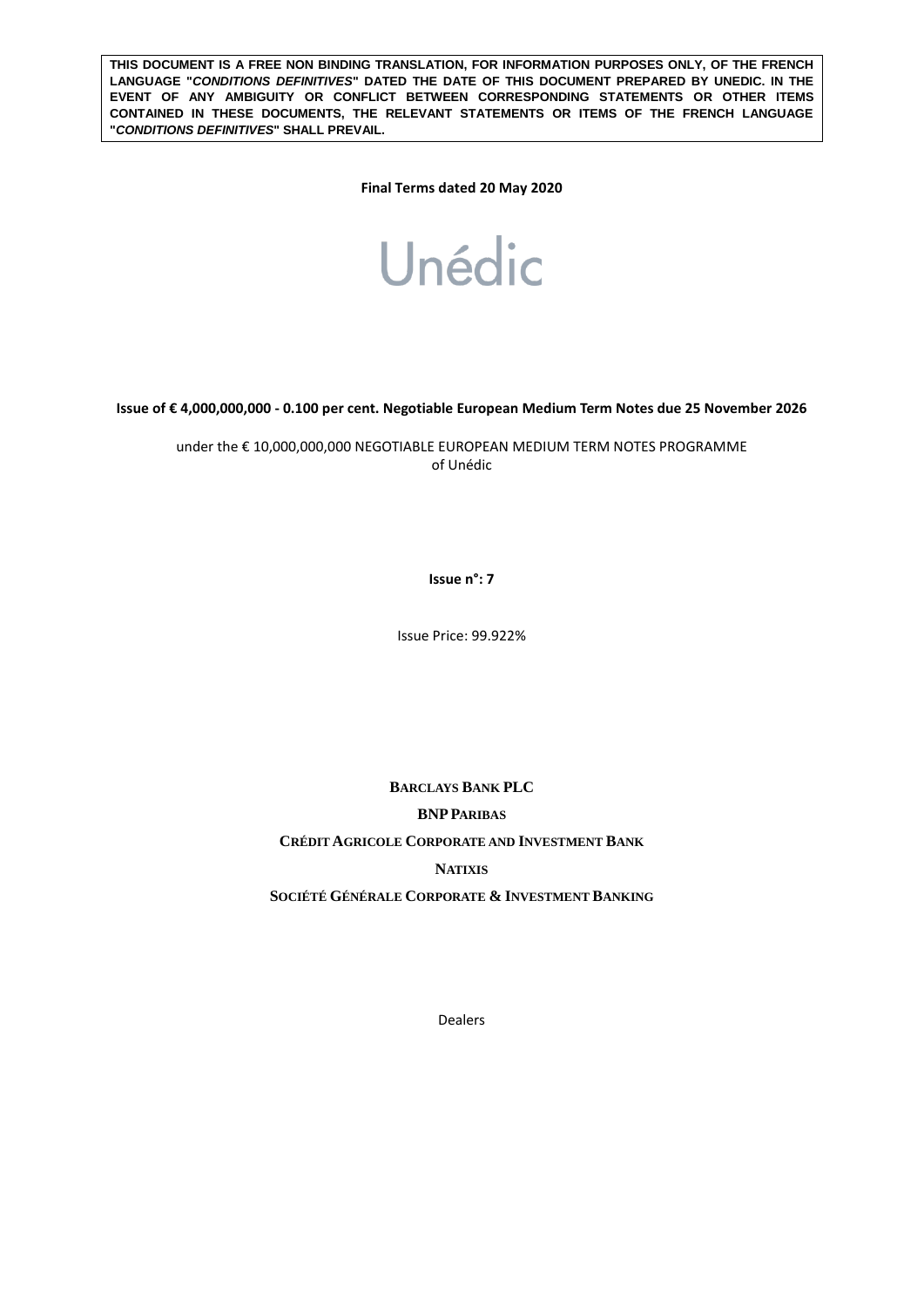**PRIIPS REGULATION - PROHIBITION OF SALES TO EEA AND UK RETAIL INVESTORS** – The Notes are not intended to be offered, sold or otherwise made available to and should not be offered, sold or otherwise made available to any retail investor in the European Economic Area ("EEA") or in the UK. For these purposes, a retail investor means a person who is one (or more) of: (i) a retail client as defined in point (11) of Article 4(1) of Directive 2014/65/EU (as amended, "**MiFID II**"); or (ii) a customer within the meaning of Directive 2016/97/EU, where that customer would not qualify as a professional client as defined in point (10) of Article 4(1) of MiFID II; or (iii) an investor who is not a qualified investor as defined in Regulation (EU) No 2017/1129. Consequently no key information document required by Regulation (EU) No 1286/2014 (as amended, the "**PRIIPs Regulation**") for offering or selling the Notes or otherwise making them available to retail investors in the EEA or in the UK has been prepared and therefore offering or selling the Notes or otherwise making them available to any retail investor in the EEA or in the UK may be unlawful under the PRIIPS Regulation.

**MIFID II product governance / Professional investors and ECPs only target market** – Solely for the purposes of each manufacturer's product approval process, taking into consideration the 5 categories referred to at point 18 of the guidelines published by the European Securities and Markets Authority on 5 February 2018, the target market assessment in respect of the Notes has led to the conclusion that: (i) the target market for the Notes is eligible counterparties and professional clients only, each as defined in MiFID II; and (ii) all channels for distribution of the Notes to eligible counterparties and professional clients are appropriate. Any person subsequently offering, selling or recommending the Notes (a "**distributor**") should take into consideration the manufacturers' target market assessment; however, a distributor subject to MiFID II is responsible for undertaking its own target market assessment in respect of the Notes (by either adopting or refining the manufacturers' target market assessment) and determining appropriate distribution channels.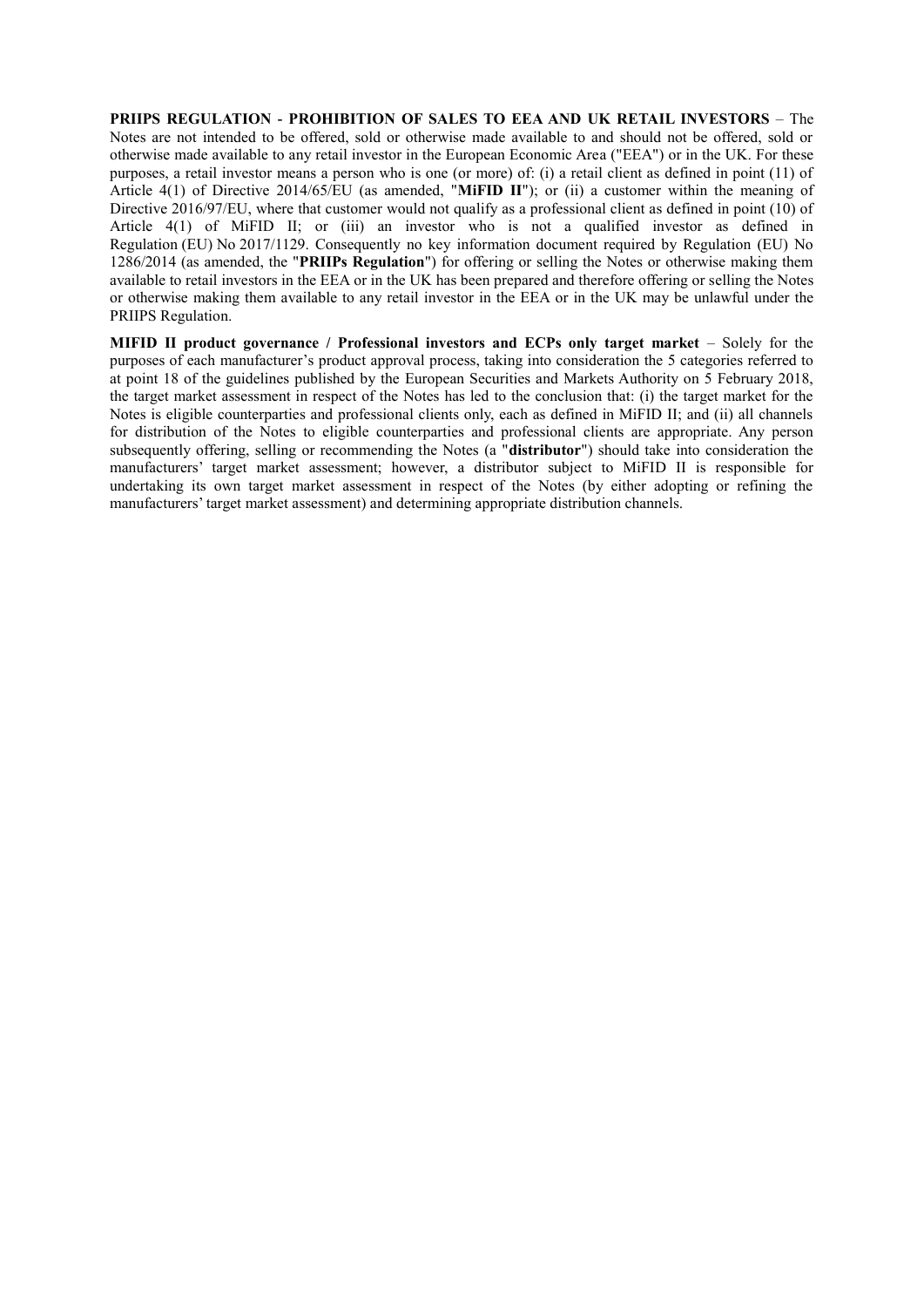### **PART A – CONTRACTUAL TERMS**

Terms used herein shall be deemed to be defined as such for the purposes of the Terms and Conditions set forth in the Information Memorandum dated 14 May 2020.

This document constitutes the Final Terms relating to the issue of the Notes described hereafter and contains the definitive terms of the Notes. These Final Terms supplement the Information Memorandum dated 14 May 2020 relating to the Programme and must be read in conjunction therewith.

The Final Terms and the Information Memorandum (as amended as the case may be) are available for viewing on the website of the Issuer (www.unedic.org), and during normal business hours at the registered office of the Issuer and at the specified office of the Paying Agent where copies may be obtained.

| 1.  | <b>Issuer:</b>                   |                                                | Unédic                                                      |
|-----|----------------------------------|------------------------------------------------|-------------------------------------------------------------|
| 2.  | Issue n° :                       |                                                | $\overline{7}$                                              |
| 3.  | <b>Specified Currency(ies):</b>  |                                                | Euro $(\epsilon)$                                           |
| 4.  | <b>Aggregate Nominal Amount:</b> |                                                | € 4,000,000,000                                             |
| 5.  |                                  | Issue proceeds:                                |                                                             |
|     | (i)                              | Gross issue proceeds:                          | € 3,996,880,000                                             |
|     | (ii)                             | Estimated net issue proceeds:                  | € 3,990,880,000                                             |
| 6.  | <b>Issue Price:</b>              |                                                | 99.922 % of the Aggregate Nominal Amount                    |
| 7.  | <b>Denomination:</b>             |                                                | € 200,000                                                   |
| 8.  |                                  | <b>Number of Notes issued:</b>                 | 20,000                                                      |
| 9.  | (i)                              | <b>Issue Date:</b>                             | 25 May 2020                                                 |
|     | (ii)                             | <b>Interest Commencement Date:</b>             | <b>Issue Date</b>                                           |
| 10. | <b>Maturity Date:</b>            |                                                | 25 November 2026                                            |
| 11. | <b>Interest Rate:</b>            |                                                | Fixed rate of 0.100 % per annum                             |
| 12. |                                  | <b>Redemption/Payment Basis:</b>               | Redemption at par                                           |
| 13. |                                  | <b>Change of Redemption/Payment Basis:</b>     | Not Applicable                                              |
| 14. | Option:                          |                                                | Not Applicable                                              |
| 15. |                                  | Date of authorisations for issuance of Notes:  | Decision of the Board of directors dated 29<br>January 2020 |
| 16. |                                  | <b>Method of distribution:</b>                 | Syndicated                                                  |
|     |                                  | <b>PROVISIONS RELATING TO INTEREST PAYABLE</b> |                                                             |
| 17. |                                  | <b>Fixed Rate Notes Provisions:</b>            |                                                             |
|     | (i)                              | Rate of Interest:                              | 0.100% per cent. per annum payable<br>annually in arrear    |
|     | (ii)                             | Interest Payment Date(s):                      | 25 November in each year up to and                          |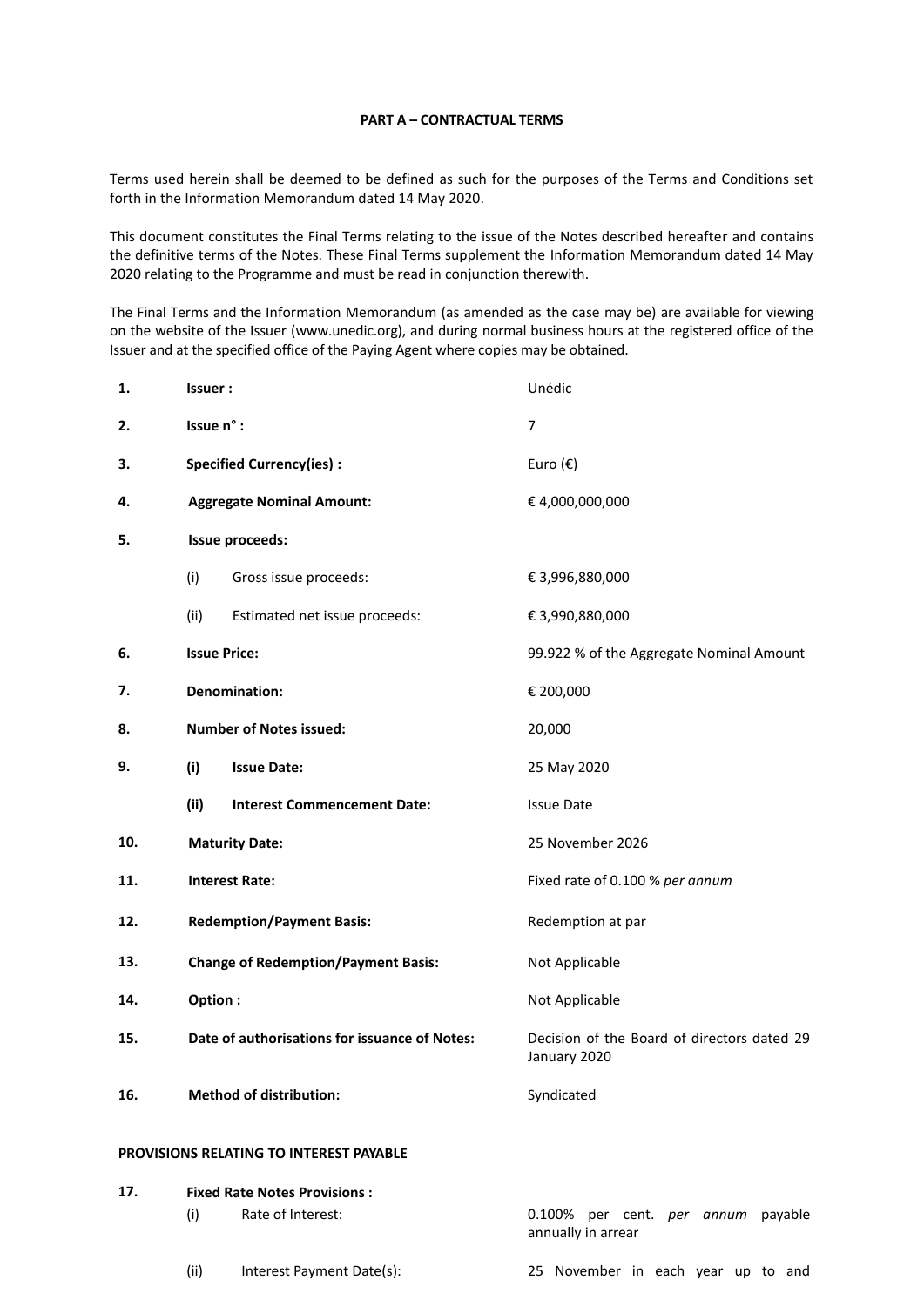|     |                     |                                                                                                                                                                                                                                                                                                       | including the Maturity Date, commencing on<br>25 November 2020.<br>There will be a short first coupon in respect<br>of the first Interest Period, from and<br>including the Interest Commencement Date<br>up to, but excluding, 25 November 2020 (the<br>"First Short Coupon"). |
|-----|---------------------|-------------------------------------------------------------------------------------------------------------------------------------------------------------------------------------------------------------------------------------------------------------------------------------------------------|---------------------------------------------------------------------------------------------------------------------------------------------------------------------------------------------------------------------------------------------------------------------------------|
|     | (iii)               | Fixed Interest Amount(s):                                                                                                                                                                                                                                                                             | € 200 per € 200,000 in Denomination<br>excluding the First Short Coupon                                                                                                                                                                                                         |
|     | (iv)                | Broken Amount(s):                                                                                                                                                                                                                                                                                     | € 100.55 per € 200,000 in Denomination in<br>respect of the First Short Coupon                                                                                                                                                                                                  |
|     | (v)                 | Determination Date(s):                                                                                                                                                                                                                                                                                | 25 November in each year                                                                                                                                                                                                                                                        |
|     |                     | <b>PROVISIONS RELATING TO REDEMPTION</b>                                                                                                                                                                                                                                                              |                                                                                                                                                                                                                                                                                 |
| 18. | <b>Call Option:</b> |                                                                                                                                                                                                                                                                                                       | Not Applicable                                                                                                                                                                                                                                                                  |
| 19. |                     | <b>Final Redemption Amount of each Note:</b>                                                                                                                                                                                                                                                          | 200,000<br>Note of $\epsilon$<br>200,000<br>€<br>per<br>Denomination                                                                                                                                                                                                            |
| 20. | (i)                 | <b>Early Redemption Amount:</b><br>Early Redemption Amount(s) of each Note<br>payable on redemption for taxation<br>reasons or other early redemption and/or<br>the method of calculating the same<br>and/or any other terms (if required or if<br>different from that set out in the<br>Conditions): | As specified in Article 5.10.1 of the<br><b>Information Memorandum</b>                                                                                                                                                                                                          |

(ii) Redemption for taxation reasons at a date No different from Interest Payment Dates

## **PURPOSE OF FINAL TERMS**

These Final Terms comprise the final terms required for admission to trading on Euronext Paris of the Notes described herein pursuant to the Euro 10,000,000,000 Negotiable European Medium Term Notes (*Titres Négociables à Moyen Terme*) Programme of Unédic.

# **RESPONSIBILITY**

The Issuer accepts responsibility for the information contained in these Final Terms. Signed on behalf of Unédic:

By : Pierre CAVARD, Directeur général ad interim Duly authorised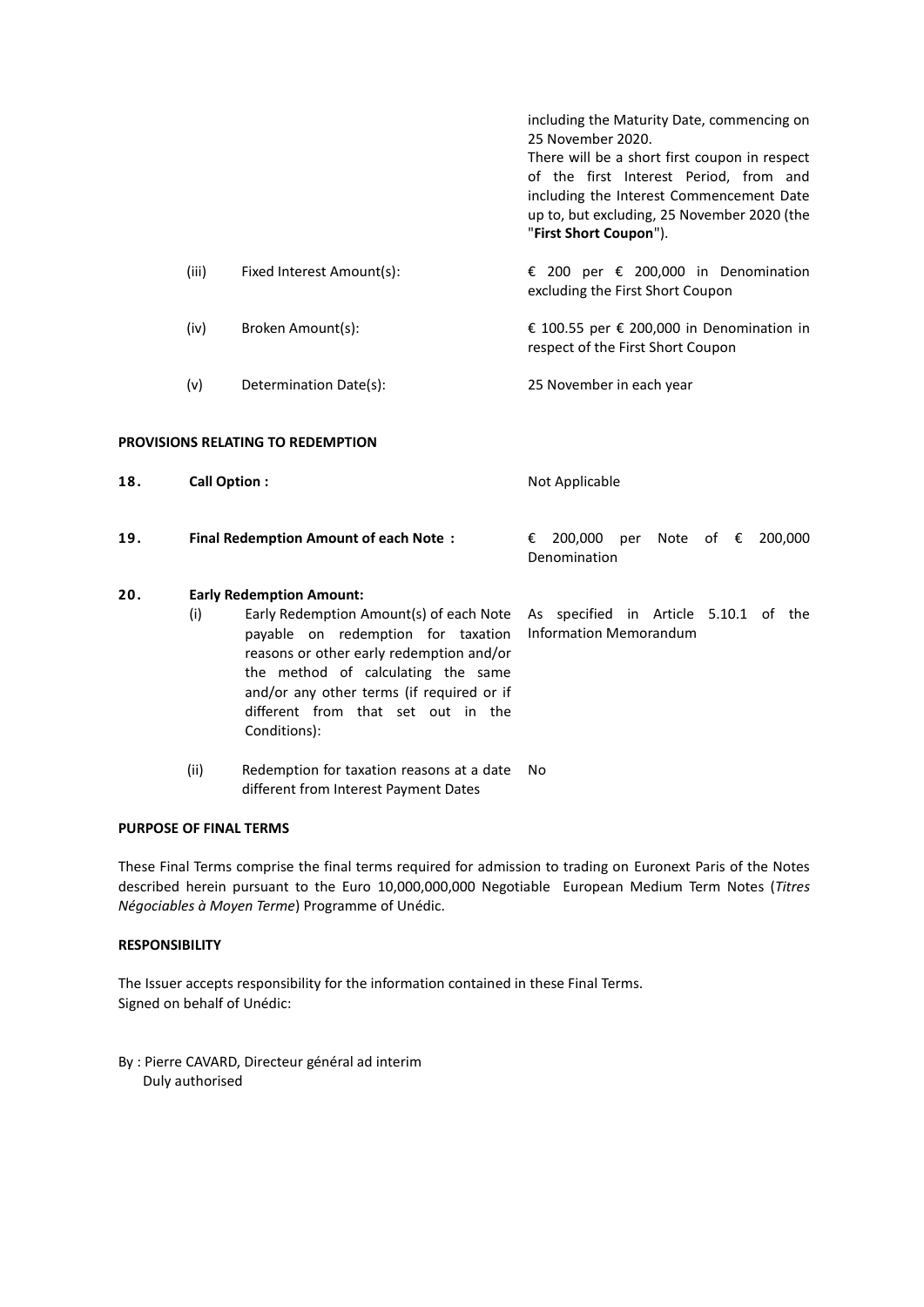#### **PART B – OTHER INFORMATION**

### **1. ADMISSION TO TRADING:**

|    | (i)            | Admission to trading:                                          | Application will be made by the Issuer (or on its<br>behalf) for the Notes to be admitted to trading<br>on Euronext Paris with effect from 25 May 2020. |
|----|----------------|----------------------------------------------------------------|---------------------------------------------------------------------------------------------------------------------------------------------------------|
|    | (ii)           | Estimate of total expenses related to<br>admission to trading: | € 5,075 excluding taxes (Euronext fees)                                                                                                                 |
| 2. | <b>RATINGS</b> |                                                                |                                                                                                                                                         |
|    | Ratings:       |                                                                | The Notes to be issued are expected to be rated<br>by Moody's Investors Service Ltd ("Moody's")<br>and Fitch France S.A.S. ("Fitch") as follows :       |
|    |                |                                                                | Modv's : Aa2                                                                                                                                            |
|    |                |                                                                | Fitch : AA                                                                                                                                              |

### **3. INTERESTS OF NATURAL AND LEGAL PERSONS INVOLVED IN THE ISSUE**

Save as discussed in "Subscription and Sale" of the Information Memorandum, so far as the Issuer is aware, no person involved in the offer of the Notes has an interest material to the offer.

#### **4. REASONS FOR THE OFFER**

Reasons for the offer: *See "Use of Proceeds" section in the Information Memorandum*

> The net proceeds will be used by the Issuer to finance or refinance eligible projects as set out in the Issuer's social bonds Framework disclosed in the relevant section of the Issuer's website (the "**Framework**"):

[\(https://www.unedic.org/sites/default/files/202](https://www.unedic.org/sites/default/files/2020-05/Social%20Bond%20Framework%20Unédic_Final%20Version_ENG.pdf)  $0 0-$ 

[05/Social%20Bond%20Framework%20Unédic\\_Fi](https://www.unedic.org/sites/default/files/2020-05/Social%20Bond%20Framework%20Unédic_Final%20Version_ENG.pdf) [nal%20Version\\_ENG.pdf\)](https://www.unedic.org/sites/default/files/2020-05/Social%20Bond%20Framework%20Unédic_Final%20Version_ENG.pdf).

The net proceeds of the Notes not yet allocated will be managed by the Issuer's treasury management teams. To the extent it can diversify, the treasury management teams will invest this liquidity in responsible investment funds, on a best efforts basis, pursuant to the terms of the Framework.

The Issuer will publish an annual report on the allocation of the proceeds raised as well as impact metrics, at least until the proceeds are fully allocated and in the event of any subsequent significant change in allocation. The allocation report and impact report will be made available to investors on the Issuer's website.